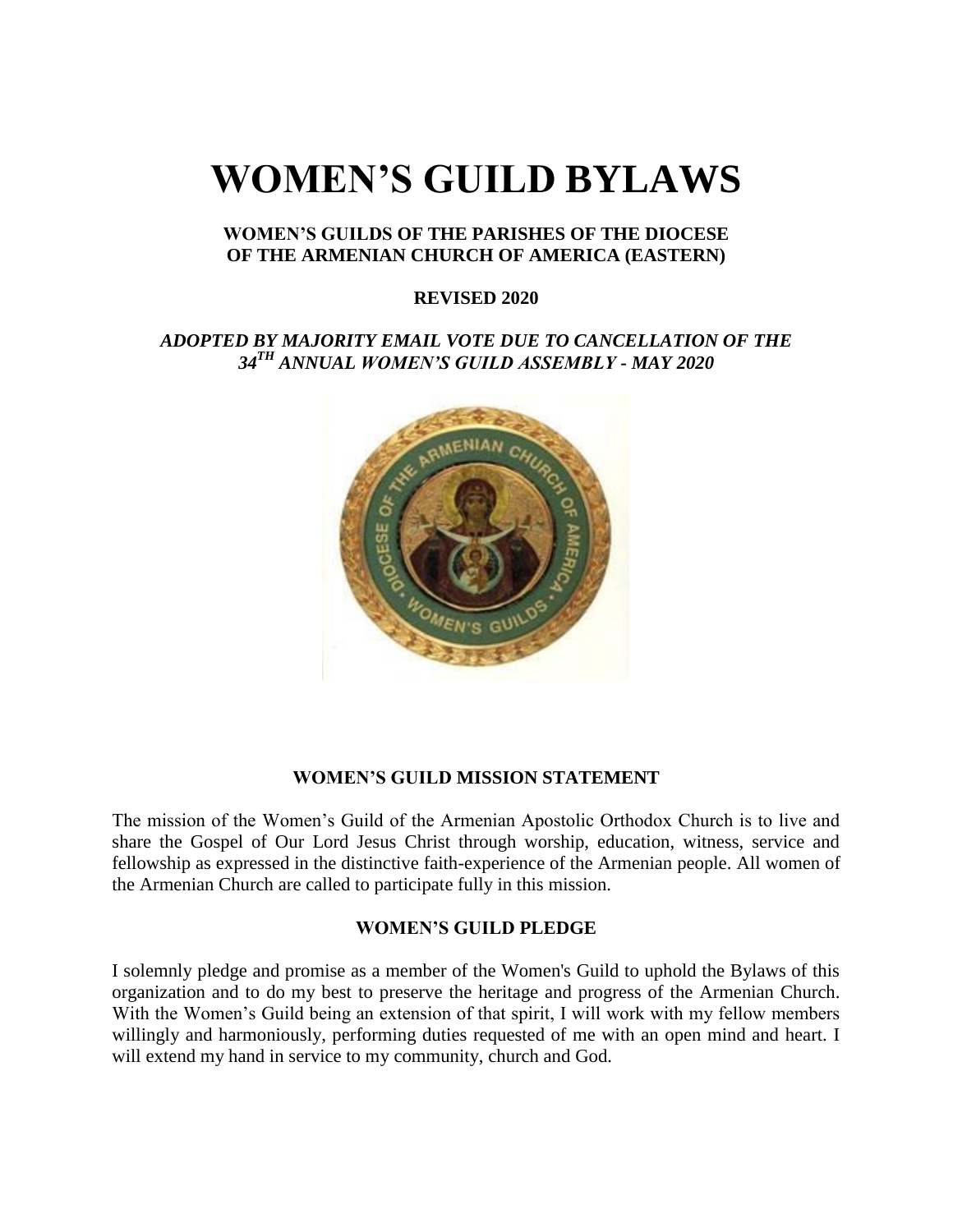# **TABLE OF CONTENTS**

| <b>ARTICLE#</b> | <b>SECTION</b>                                  | PAGE#          |
|-----------------|-------------------------------------------------|----------------|
|                 | <b>TABLE OF CONTENTS</b>                        | 2              |
| $\bf I$         | <b>NAME</b>                                     | 3              |
| $\mathbf{I}$    | <b>JURISDICTION</b>                             | 3              |
| III             | PURPOSES AND METHODS                            | 3              |
| IV              | <b>MEMBERSHIP</b>                               | 5              |
| V               | <b>DUES</b>                                     | 5              |
| VI              | <b>FUNDS</b>                                    | 6              |
| <b>VII</b>      | <b>MEMBERSHIP MEETINGS</b>                      | 6              |
| <b>VIII</b>     | NOMINATING COMMITTEE AND ELECTIONS              | $\overline{7}$ |
| IX              | FUNCTION & FORMATION OF THE EXECUTIVE COMMITTEE | 8              |
| X               | OFFICERS AND THEIR DUTIES                       | 9              |
| XI              | STANDING COMMITTEES AND THEIR DUTIES            | 11             |
| XII             | <b>OCCASIONS TO BE OBSERVED</b>                 | 12             |
| <b>XIII</b>     | <b>AMENDMENTS</b>                               | 12             |
| <b>XIV</b>      | PARLIAMENTARY AUTHORITY                         | 13             |
| XV              | FORMATION AND DISSOLUTION                       | 13             |
| <b>XVI</b>      | WOMEN'S GUILD CENTRAL COUNCIL                   | 14             |
| <b>XVII</b>     | <b>WOMEN'S GUILD ASSEMBLY</b>                   | 17             |
| <b>XVIII</b>    | <b>EXEMPTIONS</b>                               | 19             |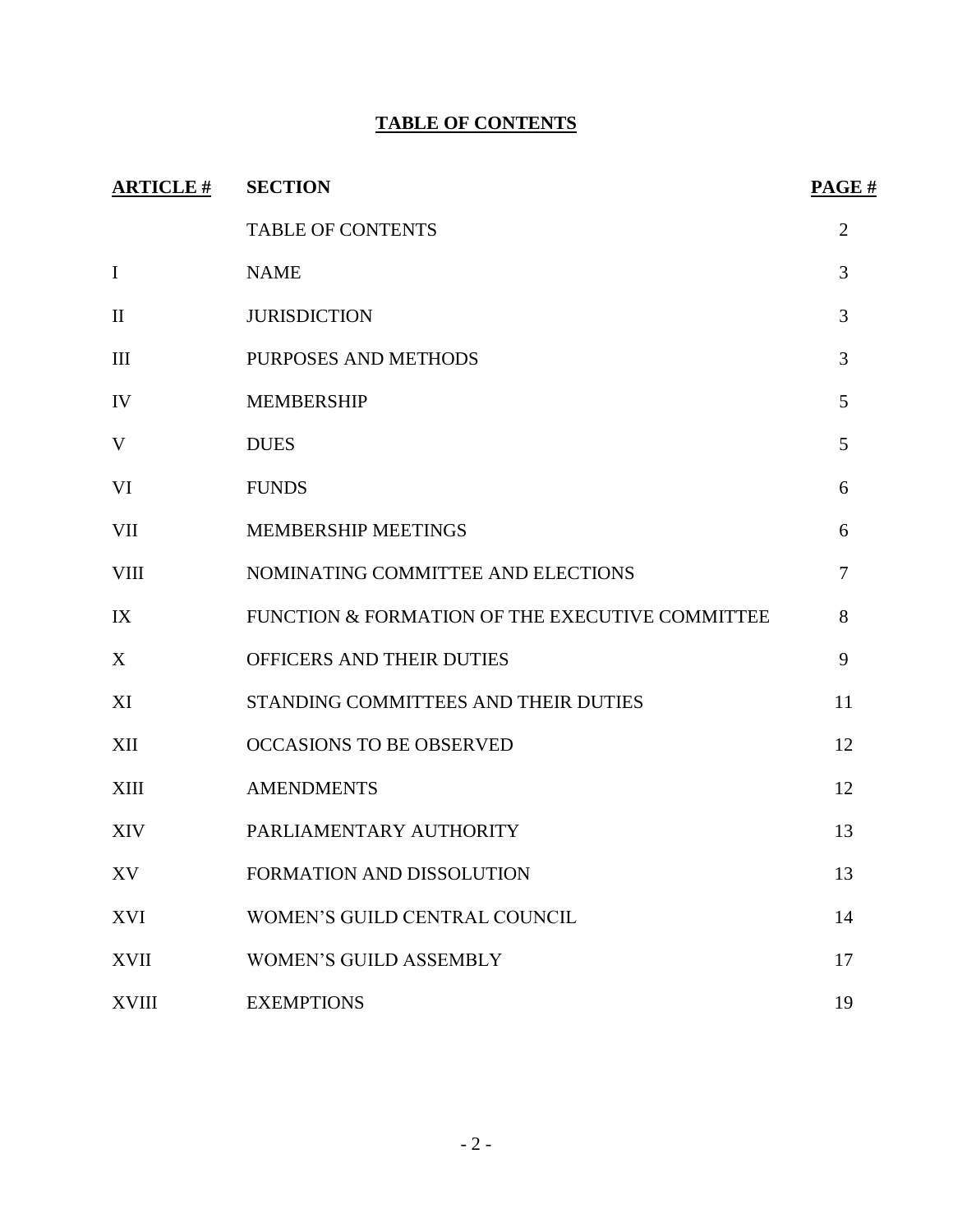## **BYLAWS**

#### **WOMEN'S GUILD OF THE PARISHES OF THE DIOCESE OF THE ARMENIAN CHURCH OF AMERICA (EASTERN)**

### **ARTICLE I – NAME**

The name of this organization shall be the **Women's Guild of the Parishes of the Diocese of the Armenian Church of America (Eastern).**

- A. At the parish level the name shall be Women's Guild of (affixed to the name of the local parish).
- B. In parishes where there is need for two Women's Guilds the requested name must be submitted and approved by the local Parish Council and upon approval sent to the Women's Guild Central Council. The approved name shall be affixed to the name of the local parish (i.e. Junior or Senior Women's Guild).

#### **ARTICLE II - JURISDICTION**

**Section 1 -** Women's Guild shall function under the jurisdiction of the Parish Council with the Pastor as President.

**Section 2 –** All Guilds' of the parishes of the Diocese of the Armenian Church of America (Eastern) shall operate under the Women's Guild Bylaws. *(See also Article XVIII Exemptions.*  These Women's Guild Bylaws are subordinate to the Bylaws of the Armenian Church of America (Eastern Diocese).

**Section 3 –** All Guilds' of the parishes of the Diocese of the Armenian Church of America (Eastern) shall cooperate with the Women's Guild Central Council (WGCC) which serves as a coordinating, advising and communicating body for the Women's Guilds at the Diocesan level. **(See also Article XVA – Women's Guild Central Council).**

**Section 4 -** Each Guild shall cooperate with the Women's Guild Central Council [WGCC] which serves as a coordinating, advising, and communicating body for the Women's Guilds on a Diocesan level. *(See also Article XVI – Women's Guild Central Council.)*

#### **ARTICLE III – PURPOSES AND METHODS BASED ON THE FIVE CIRCLES OF THE CROSS (WORSHIP, WITNESS, SERVICE, EDUCATION AND FELLOWSHIP)**

## **Section 1** – **WORSHIP – COMING TOGETHER IN FAITH**

To encourage, assist, and teach our members to preserve and to live the Christian faith according to the teachings of the Bible and the doctrines, traditions, and heritage of the Armenian Church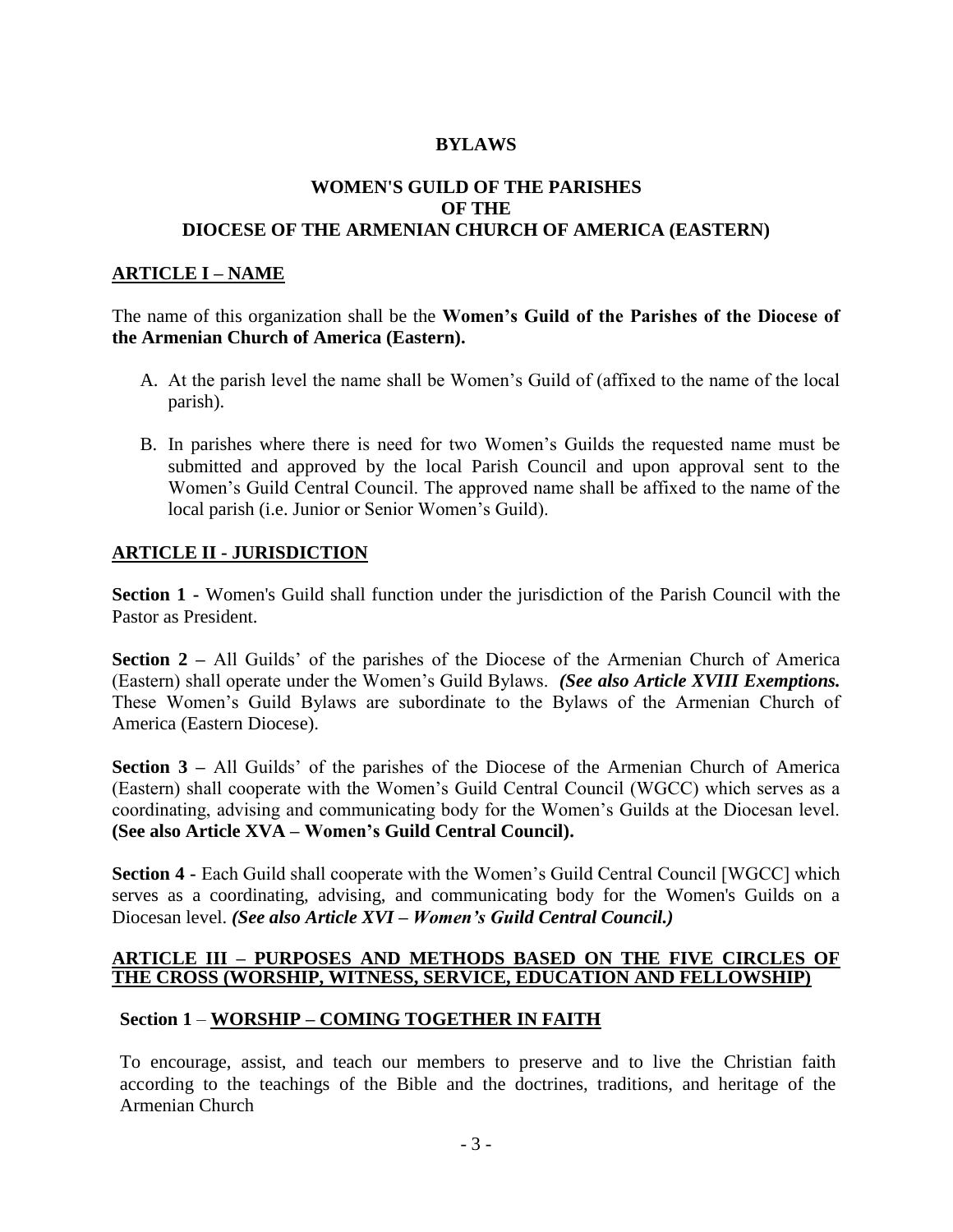- A. By encouraging its members to participate fully in the Divine Liturgy through worship, song, prayer and sacraments.
- B. By observing designated religious and cultural occasions.

# **Section 2** – **WITNESS – WITNESSING THE FAITH**

To share our Christian faith and experience amongst our members, with those who may have left the faith, and those outside the faith:

- A. By participating in various Armenian and non-Armenian community activities.
- B. By ecumenical involvement through such groups as Church Women United, Intercommunal, etc.
- C. By performing social services within the Armenian and non-Armenian communities.

# **Section 3** – **SERVICE – SERVING THE FAITH**

To share one's gifts; to be kind and merciful:

- A. By coordinating with the Pastor to help with visitations to convalescent homes, homes for the aged and non-active Armenians and paying visitations to parish members who are ill or bereaved to console them and extend necessary assistance.
- B. By sponsoring functions and fundraisers to raise money by means consistent with the teachings of our church.
- C. By assisting the Pastor with beautification of the altar and church vestibule.
- D. By assisting the Sunday and Armenian Schools of the local parishes, the ACYOA Juniors and Seniors and other organizations when needed.

# **Section 4** – **EDUCATION – LEARNING THE FAITH AND BEYOND**

To educate our members about our Armenian spiritual faith, heritage and culture, and the issues that face Christian women today.

A. By sponsoring workshops, panel discussions, religious study groups and other programs for the edification and spiritual development of its members, parishioners and community.

# **Section 5** – **FELLOWSHIP – FELLOWSHIP IN THE FAITH**

To encourage the moral, spiritual and social development of its members and the parishioners of the church: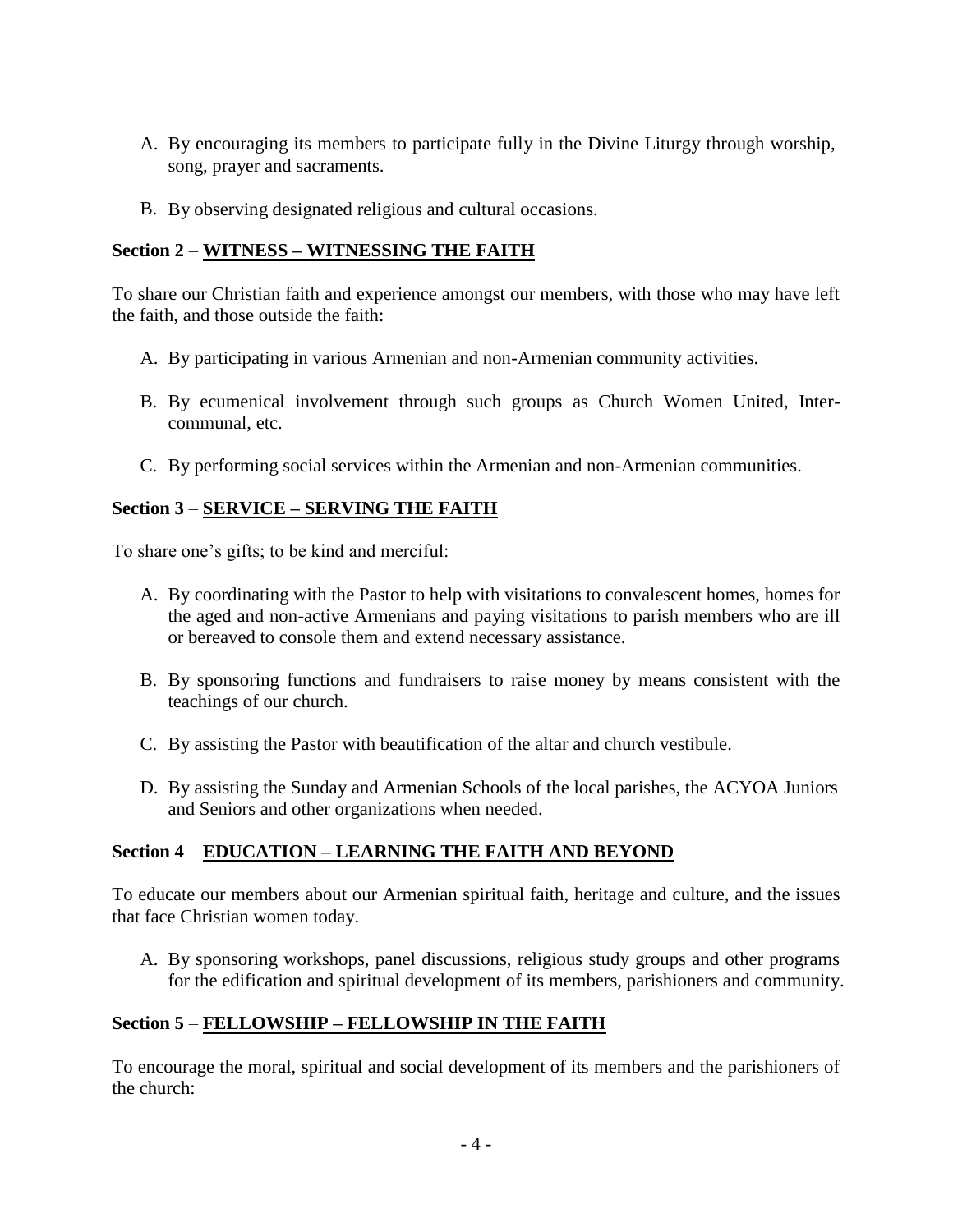- A. By giving impetus to the community life of the parish.
- B. To afford the Women's Guilds an opportunity to create and exchange ideas with each other by participating in the Annual Women's Guild Assembly called by the Women's Guild Central Council [WGCC].

## **ARTICLE IV - MEMBERSHIP**

**Section 1** - Women's Guild membership is open to all women who subscribe to the doctrines and teachings of the Armenian Church and should be encouraged to be dues-paying members of their parish.

**Section 2** - An applicant's request for new membership shall officially commence upon the payment of dues to the local Women's Guild.

**Section 3 -** Initiation of all new members shall be held once a year using the Initiation Ceremony provided by the Women's Guild Central Council [WGCC].

**Section 4 –** In parishes having two women's guilds (i.e. Junior and Senior) the age for membership is to be determined with the approval of the Pastor and Parish Council. Members may transition at the approved age for membership where necessary.

**Section 5 -** Any member delinquent in paying dues for two or more years shall be personally contacted and informed of her status. Membership may continue by paying the amount of dues in arrears. If payment is not received in a reasonably deemed time determined by the executive board, the member shall be given written notice of loss of membership.

**Section 6 -** A former member may be reinstated with credit for previous years of service for which dues have been paid by following the prescribed rules for new applicants.

**Section 7 -** Members in good standing may transfer without loss of seniority or active status to another Guild within the Diocese.

**Section 8 -** A woman cannot be a dues-paying member of more than one Guild at the same time.

- A. If a parish has no active Women's Guild, they may be an *associate member* of another Guild without the right to vote or hold elective office.
- B. A donation of the dues amount should be made to obtain associate member status."

## **ARTICLE V - DUES**

**Section 1** - Each member shall pay annual dues in an amount to be determined at a membership meeting by majority vote. The suggested minimum shall be five dollars (\$5.00) per member.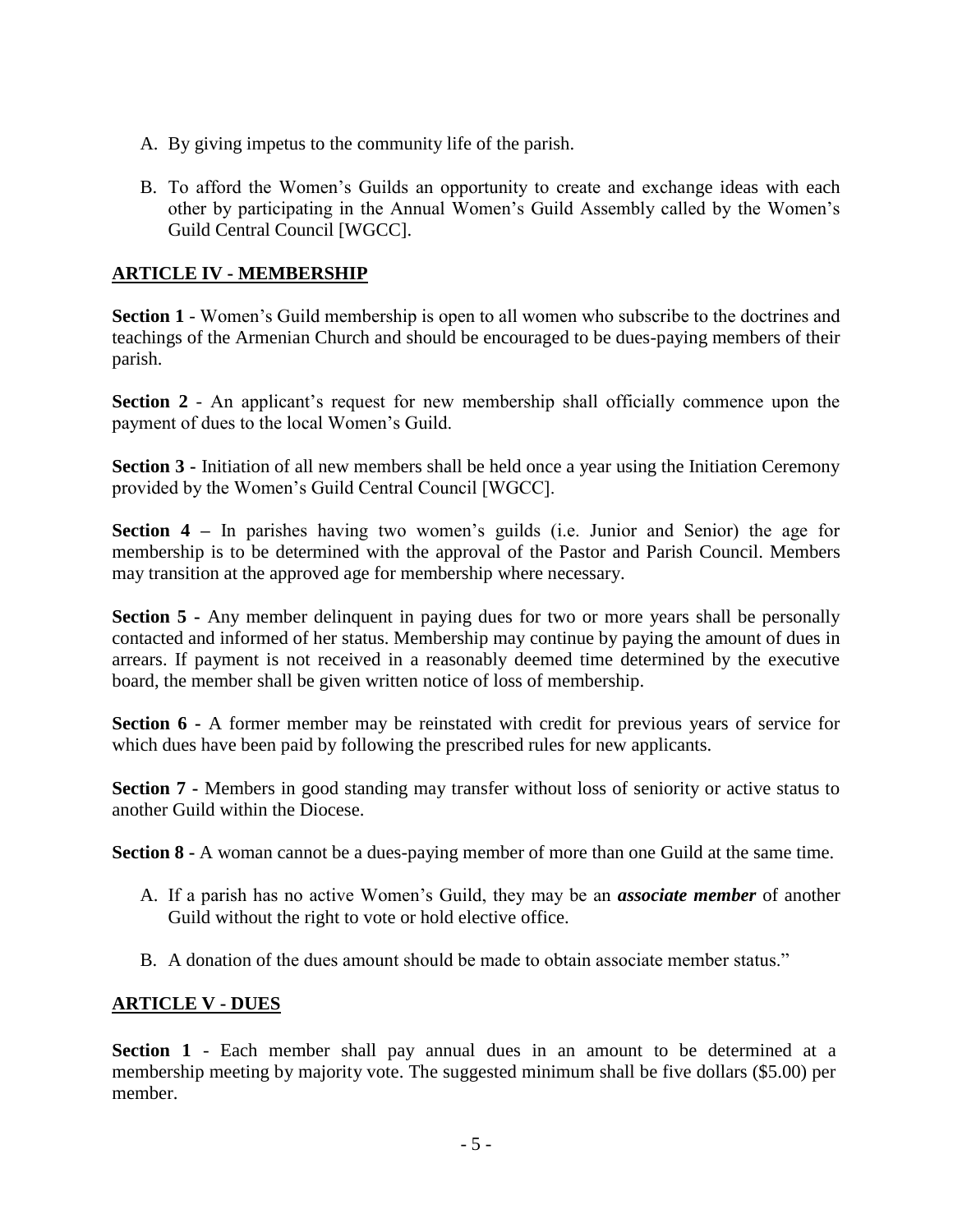**Section 2** - Women's Guild Central Council [WGCC] shall assess the local Guilds four dollars (\$4.00) per dues-paid as of December 31st of the previous year. Assessments should be remitted to the WGCC by January 31st. *(See also Article X - Officers and their Duties Section 5 Subsection G).*

# **ARTICLE VI - FUNDS**

**Section 1** - The proceeds of all activities of the Women's Guild shall be used for the good of the parish.

**Section 2** - Expenditures exceeding \$200.00, for purposes other than advances for Guild fundraising activities (i.e. kitchen appliances) as well as expenditures exceeding \$100.00, for purposes outside of church organizations of the Diocese (i.e. monetary donations to charity as part of community service, must be approved by the Executive Committee and the Pastor as President of the Guild. General membership shall be made aware of such expenditures at an upcoming membership meeting with a quorum present.

**Section 3** - The fiscal year shall be from January 1 through December 31. This may be changed with the approval of the Parish Priest and Parish Council.

**Section 4** - A minimum of sixty percent of the net income of the Guild shall be remitted to the Parish Council at the end of each year.

**Section 5-** The Treasurer of the parish Women's Guild shall prepare the accounting records, receipts and a report to be submitted to the Auditing Committee of the Parish. Once approved, the report will be presented at the Annual Parish Assembly; a copy of the report should be submitted to the WGCC.

# **ARTICLE VII - MEMBERSHIP MEETINGS**

**Section 1** - The membership meetings of the Women's Guild shall be held once a month, with the exception of July and August, called by the Executive Committee and conducted by the Executive Committee Chairman under the Presidency of the Pastor.

**Section 2** - Annual Reports of the Executive Committee and Standing Committees shall be submitted at the Annual Meeting in January and placed in the permanent records of the Guild and parish and copies of the Annual Reports sent to the Women's Guild Central Council [WGCC].

**Section 3** - Election of the Executive Committee shall be held at the November meeting. . This, may be changed with the approval of the Parish Priest and Parish Council and notification to the Women's Guild members at least two weeks prior to the original election date.

**Section 4** - The Nominating Committee for the subsequent year shall be elected at the November meeting.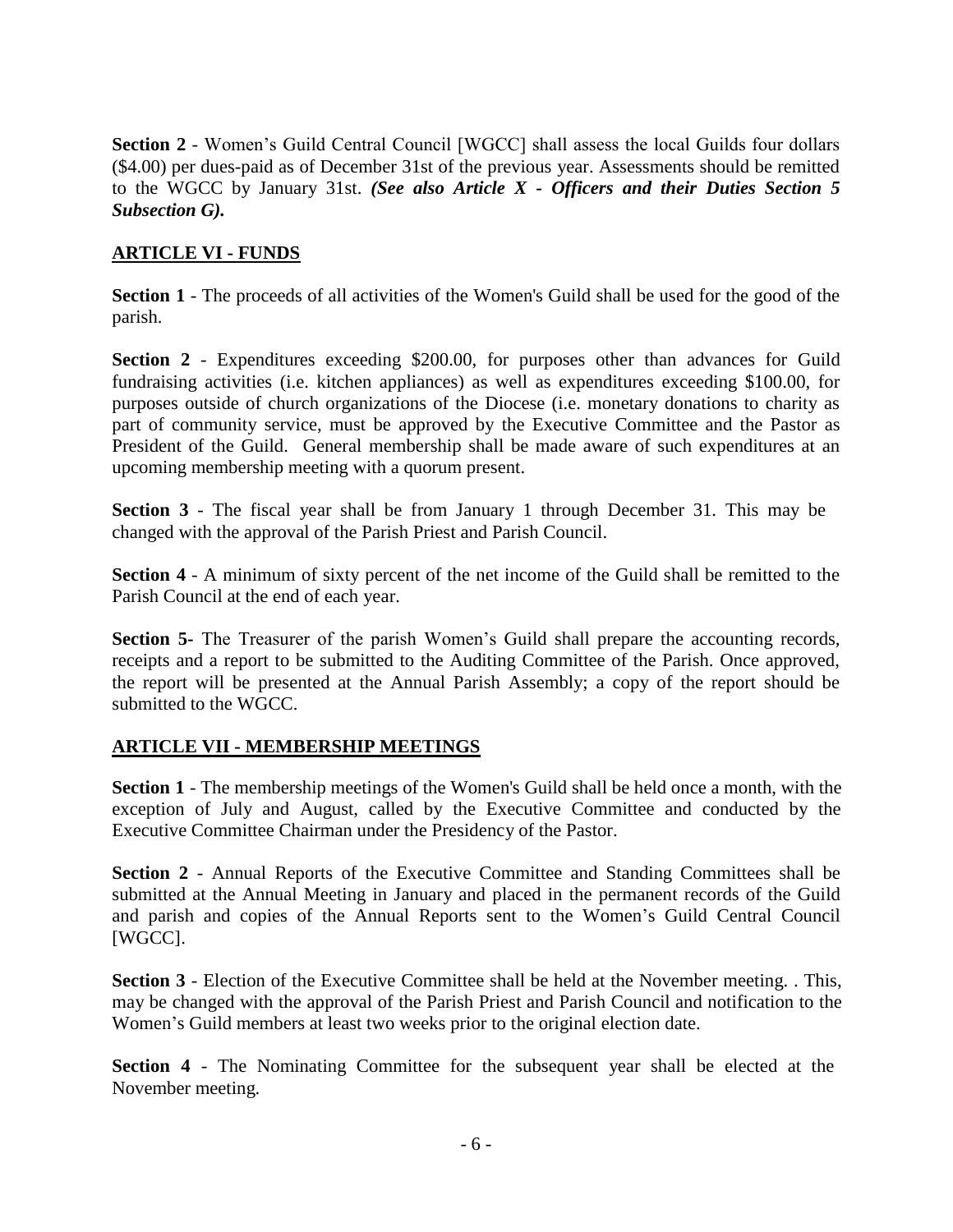Section 5 - Election of Delegates to the Women's Guild Assembly shall be held at the November meeting. The Delegates shall meet with the Executive Committee at least once before attending the Assembly and report to the Guild membership immediately following the Assembly. Delegates should defer to their local chapters regarding expenses arising related to travel and lodging to attend the Women's Guild Assembly. (*See also Article XVII, Section 8, Subsection H).*

**Section 6** - Installation of the Executive Committee shall be held at the January meeting using the Installation of Officers Ceremony provided by the Women's Guild Central Council [WGCC].

**Section 7** - Special membership meetings may be called by the Executive Committee as thought advisable. Such meetings may execute only such business as is specified in the call.

**Section 8** - The presence of one-quarter of the total membership in good standing plus one shall constitute a quorum. A quorum must be present for voting on Bylaws, Amendments, Resolutions, and major expenditures. There must also be a quorum present for special meetings and elections. If there is no quorum present, the affirmative votes of two-thirds of the members present shall be required to arrive at each decision at such a meeting, provided such decisions are approved and confirmed by the Parish Priest and the Parish Council.

# **ARTICLE VIII - NOMINATING COMMITTEE AND ELECTIONS**

**Section 1** - The Nominating Committee shall consist of three to five members elected at the November meeting of the preceding year.

**Section 2** - The member who received the highest number of votes shall be its Chairman.

**Section 3** - The duties of the Nominating Committee shall be:

- A. To prepare lists of candidates*,* **no less than fifty percent (50%) greater than the number of vacancies**, who must be qualified members of the local Guild for one year and dues-paying members of the local parish, for positions to be filled for the Executive Committee, Nominating Committee, and delegates to the Women's Guild Assembly in accordance with Article XVII, Section 8.
- **B.** To secure the consent of the nominees before presenting their names for election.
- **C.** To present to the Executive Committee a copy of the list of nominees in time to be mailed to each member at least two weeks before the election meeting.

**Section 4** - Additional nominations may be made from the floor.

**Section 5** - The Nominating Committee shall serve as teller at the elections, excluding those who are candidates for office. The Guild Chairman shall appoint replacements.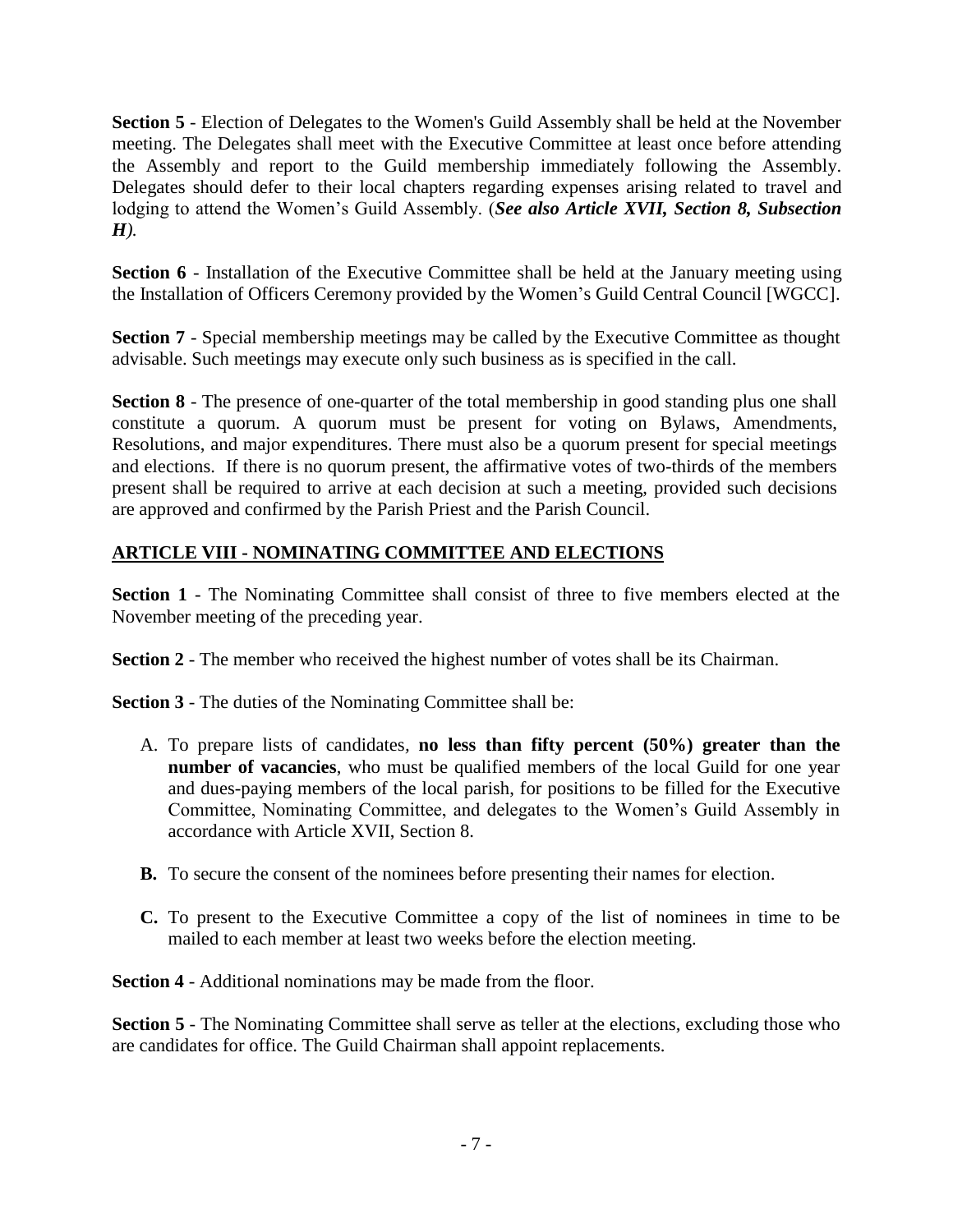**Section 6** - Only members who are in good standing and have been registered as members for six months or more shall have the right to vote.

**Section 7** - Each member shall be entitled to only one vote which is not transferable and must be cast in person.

**Section 8** - Whenever the votes are evenly divided, another vote shall be taken for the tied nominees.

**Section 9** - All elections shall be decided by plurality vote and by secret ballot. All results shall be retained by the Recording Secretary to determine alternates if and when needed.

**Section 10** - The newly elected Executive Committee shall be confirmed by the Pastor and Parish Council.

# **ARTICLE IX - FUNCTION AND FORMATION OF THE EXECUTIVE COMMITTEE**

**Section 1** - The Executive Committee is the governing body of the general membership meeting. As such the Executive Committee is charged with carrying out the decisions ratified by majority votes of the general membership.

**Section 2** - Any qualified member of the Women's Guild who is a dues-paying member of the local parish may be elected a member of the Executive Committee after one year of membership in the Guild.

**Section 3** - The Executive Committee shall consist of five to nine members holding the following offices: Chairman, Vice Chairman, Recording Secretary, Corresponding Secretary, Treasurer, Assistant Treasurer, and Advisors, one of whom shall be the immediate past Chairman. If the term of the immediate past Chairman is completed on the Executive Committee, she may remain as an ex-officio, non-voting Advisor for one year. If there are only five members on the Executive Committee, the positions of one Secretary, the Assistant Treasurer, and two Advisors may be eliminated.

**Section 4** - In the formation of a new Guild, as close as possible to half of the Executive Committee members shall be elected for a two-year term and the remaining members for a oneyear term. Thereafter, half shall be elected to the Executive Committee each year for a term of two years. This procedure may be altered with the approval of the Parish Council.

**Section 5** - Officers shall be elected annually within the Executive Committee, or they may be elected by the Guild membership, if the latter procedure is approved by the Parish Council.

**Section 6** - To be eligible to serve as Guild Chairman, a member must have served on the Executive Committee at least one year during her membership in that Guild, or have served on the Executive Board of the Women's Guild of her former parish and have been a member of her present Guild for at least one year.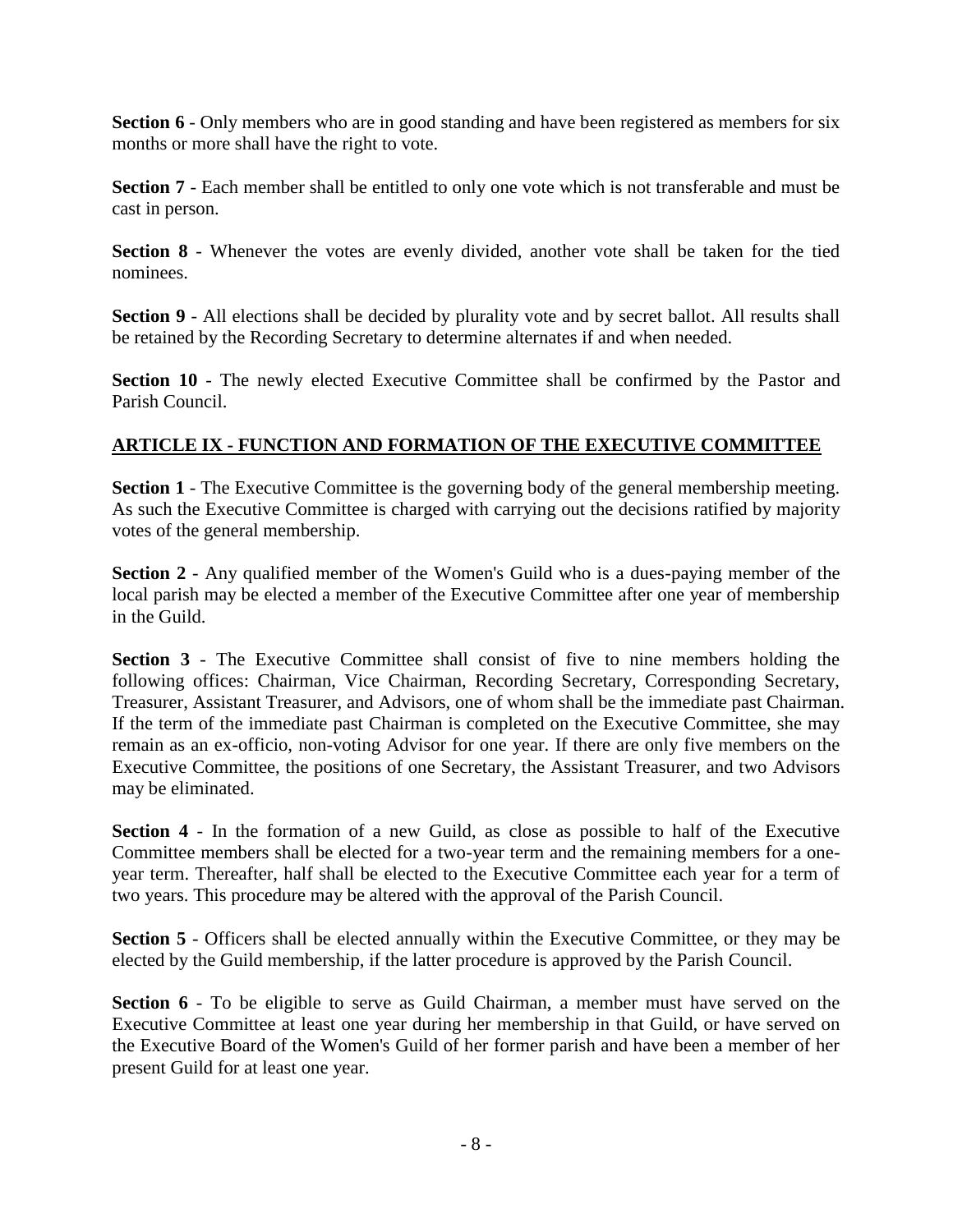**Section 7** - Members of the Executive Committee may be re-elected for one additional two-year term, and after the interim of one year, may become eligible for election again to the Executive Committee.

**Section 8** - A member of the Executive Committee who without reason is absent during her term of office three consecutive times shall be officially notified of the termination of her office, and the alternate who received the next highest number of votes in the most recent election shall be invited to serve on the Executive Committee.

**Section 9** - If a member of the Executive Committee resigns, the alternate who received the next highest number of votes in the most recent election shall be invited to serve on the Executive Committee.

Section 10 - Whenever the duty of an officer terminates, the officer shall transfer all records, books, documents, funds and other articles of the Guild in her possession to the new Executive Committee.

**Section 11** - The meetings of the Executive Committee shall be held once a month or more often if necessary. The Parish President shall be invited to attend the Executive Committee meetings.

## **ARTICLE X - OFFICERS AND THEIR DUTIES**

**Section 1** – The **Chairman** shall perform the following duties:

- A. Conduct the executive and membership meetings and see that the decisions are carried out.
- B. Become an ex-officio member of all sub-committees, with no vote.
- C. Appoint the Chairmen of the Standing Committees, subject to the approval of the Executive Committee.
- D. Report to the Pastor the decisions of the meeting whenever he is unable to attend.
- E. Co-sign all checks and any bank withdrawal forms issued by the Treasurer.
- F. Request and receive required reports from the Executive Committee members and Committee Chairmen.
- G. Be a Delegate to the Women's Guild Assembly. If unable to attend, the first officer, in descending order, who is able to attend, may attend with the same privileges

#### **Section 2** - The **Vice Chairman** shall:

A. Work closely with the Chairman and perform the duties of the Chairman in the latter's absence.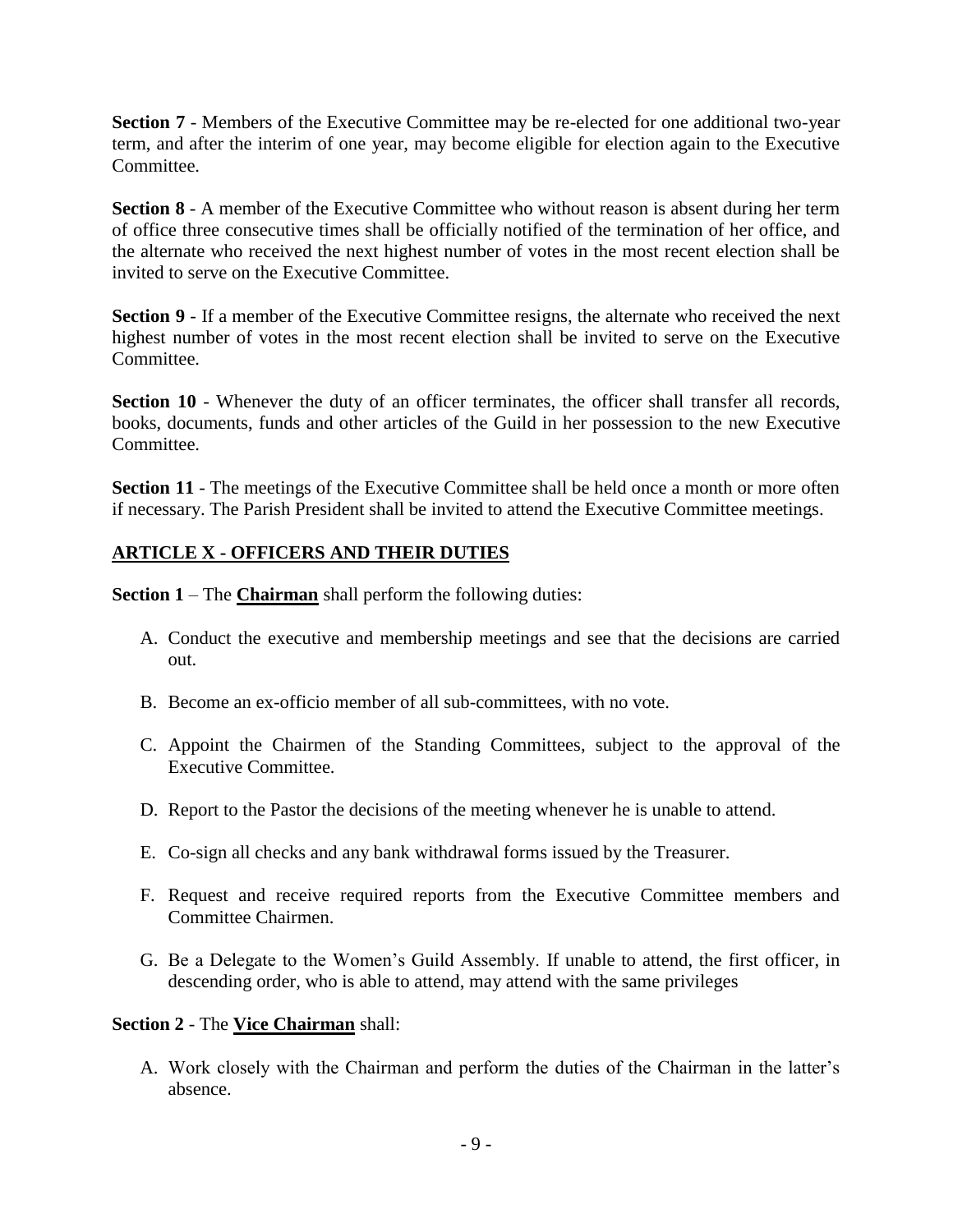B. Attend the Women's Guild Annual Assembly with the same privileges as the Chairman if the Chairman is unable to attend.

#### **Section 3** - The **Recording Secretary** shall perform the following duties:

- A. Keep the minutes of the Executive Committee meetings and all membership meetings.
- B. Assume charge of the Bylaws of the Women's Guild, the membership lists, the committee lists, and the addresses of members.
- C. Sign jointly with the Chairman all minutes, documents and certificates.
- D. Co-sign checks and any bank withdrawal forms in the absence of the Chairman.
- E. Keep the attendance records of the members.
- F. Submit the Annual Report to the Executive Committee for approval to be presented at the Annual Meeting and submitted to the Pastor and Parish Council.
- G. Perform the duties of the Corresponding Secretary during the latter's absence.

#### **Section 4** - The **Corresponding Secretary** shall perform the following duties:

- A. Issue the announcements of all meetings at least seven days in advance.
- B. Conduct the correspondence of the Women's Guild.
- C. Perform the duties of the Recording Secretary during the latter's absence.
- D. Mail to the members a list of the nominees for election at least two weeks prior to the election meeting.

**Section 5** - The **Treasurer** shall perform the following duties:

- A. Keep a correct accounting of the income and disbursements of the Women's Guild.
- B. Prepare disbursements by check upon obtaining original receipts or invoice of all approved expenditures. When necessary, obtain co-signature of Guild Chairman.
- C. Make all deposits under the name of the Women's Guild affixed to the name of the local parish. Obtain official bank receipts for all deposits made.
- D. In the event of making cash withdrawals, the Treasurer shall sign the bank forms jointly with the Chairman.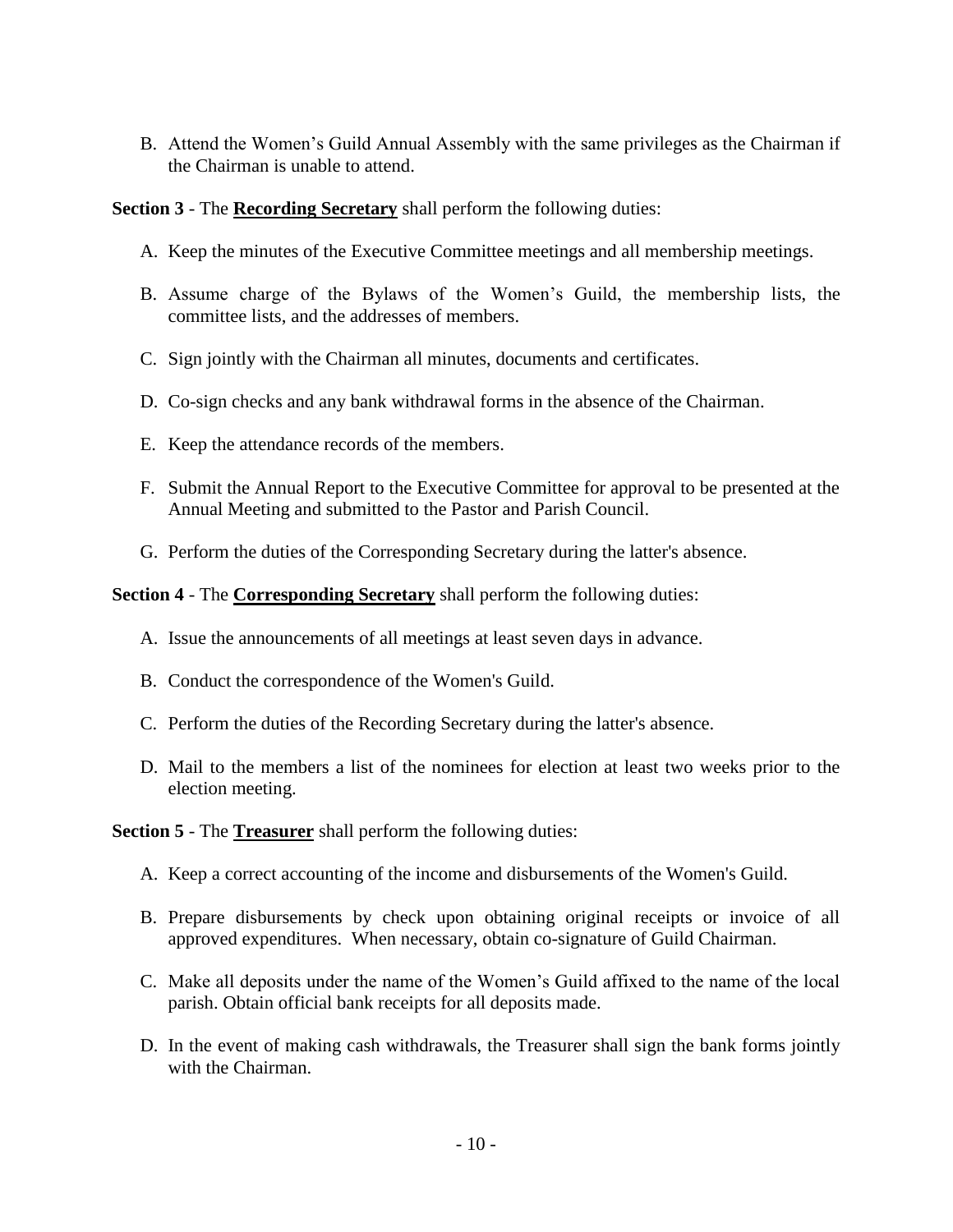- E. Prepare financial reports for presentation at each executive board and membership meeting.
- F. Remit Women's Guild Central Council [WGCC] dues assessment of four dollars (\$4.00) per dues paid member as of December  $31<sup>st</sup>$  of the prior year. Submission of assessment should be made by January 31<sup>st</sup> of the current year. *(See also Article V – Dues – Section*) *2).*
- G. Remit Saintly Women's Day funds amounting to **75% of net proceeds** to Women's Guild Central Council (WGCC) used for funding of WGCC sponsored Diocesan approved programs immediately following the Saintly Women's Day Commemoration event. *(See also Article III – Purposes and Methods - Section 1 – Worship – Coming Together in Faith – Subsection C).*
- H. Submit a complete financial report to Parish Assembly Auditors at the end of each fiscal year with all corresponding records and receipts for review and audit. Meet with auditors to answer questions as necessary for clarification. *(See also Article VI – Funds – Section 5)*

**Section 6** - The **Assistant Treasurer** shall perform the following duties:

- A. Be responsible for collecting membership dues and issuing membership cards.
- B. Issue reminders of unpaid dues.
- C. Keep an accurate account of all dues-paying members.

**Section 7** - The **Advisors** shall be present at all executive and membership meetings and give assistance when necessary.

## **ARTICLE XI - STANDING COMMITTEES AND THEIR DUTIES**

**Section 1** - The Women's Guild Chairman shall appoint Standing Committee Chairmen who shall in turn choose their own committees, if needed.

**Section 2** - The Chairmen of the Standing Committees shall submit plans of work to the Executive Committee for approval and submit written Annual Reports to the Executive Committee. Standing Committee Chairmen may be invited to attend Executive Committee meetings.

**Section 3** - The Standing Committees may be as follows:

- A. The **Devotional Committee** shall plan Scriptural readings and inspirational messages for each meeting.
- B. The **Program Committee** shall plan varied programs for the general meetings.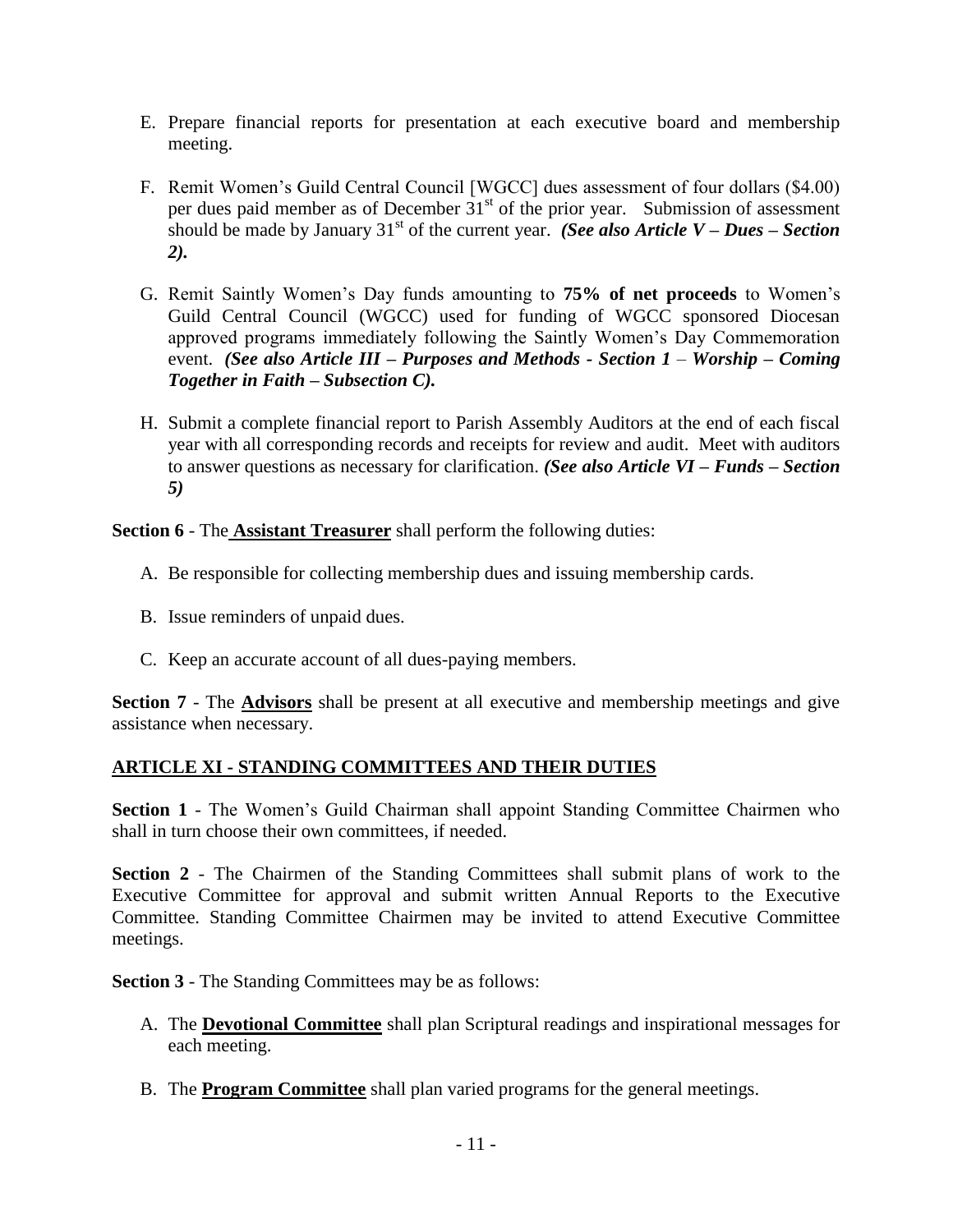- C. The **Membership Committee** shall verify the eligibility of applicants for membership, strive to maintain an active membership, and increase the number of members.They shall welcome new members and guests at the meetings.
- D. The **Hospitality Committee** shall arrange for refreshments at the general meetings.
- E. The **Ways and Means Committee** shall plan a program of fund-raising activities of the organization for the year.
- F. The **Publicity Committee** shall be responsible for general Guild publicity.
- G. The **"Historian" Committee** shall keep an up-to-date scrapbook with articles, photographs, etc., recording all activities of the Women's Guild.
- H. The **Visitation Committee** shall visit the sick and the bereaved, and send flowers, cards, or gifts when the occasion warrants.
- I. The **Social Services Committee** shall coordinate the social service activities of the Guild.
- J. The **Altar Committee** shall concern itself with the cleanliness and beautification of the altar and shall care for the church vestments and vessels.
- K. The **"Mahs" Committee** shall assist in the making and packaging of "Mahs".
- L. The **Sunday Fellowship Committee** shall assist with refreshments after church services, per parish schedule, to encourage parish fellowship.
- M. The **Parliamentary Committee** shall have a member present at all the membership meetings. She shall inform the Guild Chairman and members of parliamentary procedures. This committee shall prepare or review all proposed amendments to the Bylaws prior to presentation at membership meetings. A copy of the Bylaws shall be provided to all new members.
- N. The **Inventory Committee** shall be in charge of all Guild property and be responsible for keeping an inventory.

## **ARTICLE XII - OCCASIONS TO BE OBSERVED**

The Women's Guilds should observe the Major Feast Days of the Armenian Church in the local parishes along with:

- A. **Women's Guild Day** as close to June  $4^{\text{th}}$  -5<sup>th</sup> each year.
- B. **Saintly Women's Day** should be celebrated on the third (3<sup>rd</sup>) Saturday of Great Lent according to the Diocesan Calendar as designated by the Women's Guild Central Council (WGCC); however, it may be hosted on an alternate date if needed. (See also Article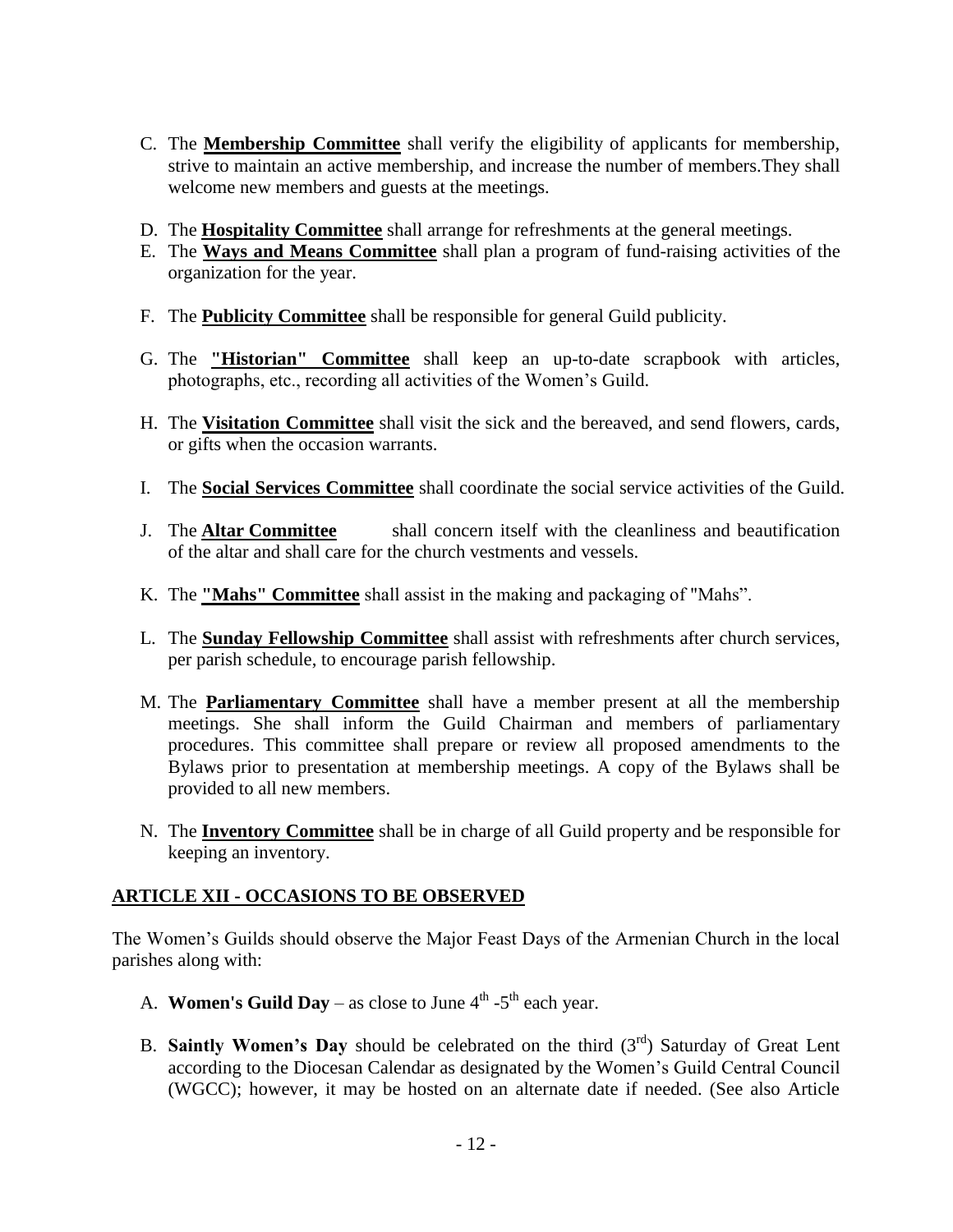XVIII Exemptions). Clergy should utilize the service provided by the Diocese. A Saintly Women's Day "fundraiser" should be organized by the local guild of a parish, of which 75% of profits are to be submitted to WGCC. Funds raised from the proceeds of Saintly Women's day fundraisers will be equally divided between WGCC sponsored Diocesan approved programs. WGCC will issue a check to each program respectively from the total proceeds.

- C. **Vartanantz** Thursday before Lent except on the rare instance when it falls on February 14<sup>th</sup> which is Feast of Presentation then it would be the Tuesday before Lent.
- D. **Lent**
- B. **Holy Week**
- C. **Martyrs' Day** April  $24^{\text{th}}$
- D. **Armenian Cultural Month** Marked on 2<sup>nd</sup> Sunday in October

## **ARTICLE XIII - AMENDMENTS**

**Section 1** - Amendments to these Bylaws may be proposed by majority vote at a membership meeting provided a quorum is present. A copy of the amendment proposals should be mailed to the members prior to the meeting.

**Section 2** - The amendment proposals are to be presented to the Pastor and Parish Council for approval.

**Section 3** - Amendment proposals approved in the local parish shall be submitted to the Women's Guild Assembly Proposals Committee in accordance with Article XVII, Section 9.

## **ARTICLE XIV - PARLIAMENTARY AUTHORITY**

**Section 1** - The rules of parliamentary practice shall govern the proceedings of the organization, subject to the Bylaws and standing rules which have been or may be adopted.

**Section 2** - Each Guild may have its special Rules of Order, provided that its provisions are compatible with the spirit and letter of these Bylaws and are approved by the Pastor and Parish Council.

## **ARTICLE XV - FORMATION AND DISSOLUTION**

**Section 1** - A Women's Guild may be established in a parish without a Guild by ten or more women of that parish who are members of the Armenian Church with the assistance of the Women's Guild Central Council [WGCC] and with the approval of the Pastor and Parish Council. In a community without a Pastor or Parish Council, the approval of the Primate and the Diocesan Council of the Diocese of the Armenian Church of America is required.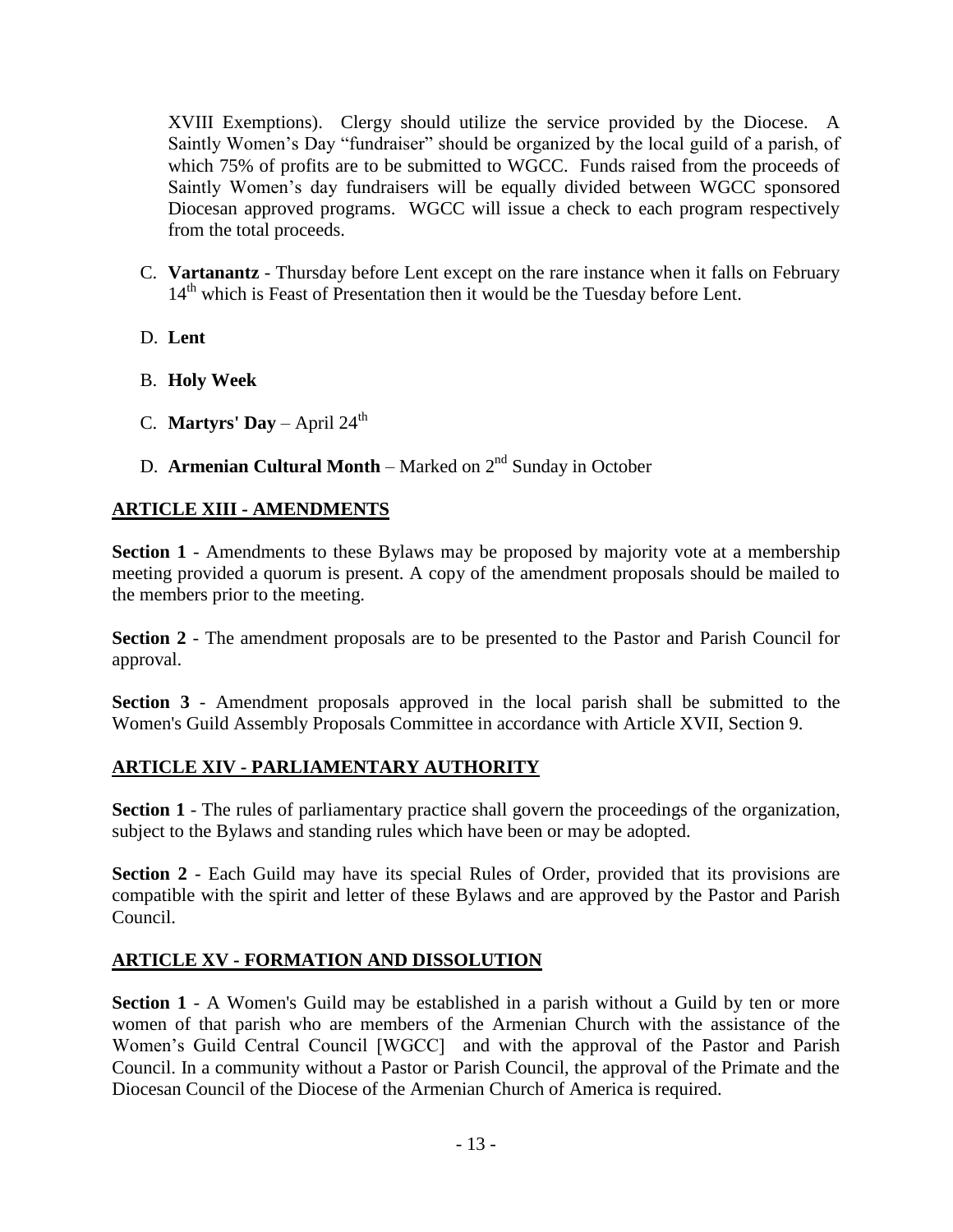**Section 2** - A local Women's Guild may be dissolved when its membership has decreased to ten members. In case of dissolution, all properties, funds, and other belongings shall be turned over to the Pastor and Parish Council of the local parish. In a community without a Pastor or Parish Council, all properties, funds and other belongings shall be submitted to the Primate and Diocesan Council of the Diocese of the Armenian Church of America.

# **ARTICLE XVI - WOMEN'S GUILD CENTRAL COUNCIL**

**Section 1** - To assist with communication and coordination among the Women's Guilds, there shall be a central executive body named the Women's Guild Central Council [WGCC] of the Women's Guild of the Parishes of the Armenian Church of America (Eastern Diocese) hereafter referred to as the Women's Guild Central Council [WGCC].

**Section 2** - The Women's Guild Central Council shall be responsible to the Annual Women's Guild Assembly with the approval of the Primate and Diocesan Council.

**Section 3** - The purpose of the WGCC shall be:

- A. To support the Guilds in their activities according to their needs to fulfill the objectives of the Women's Guild.
- B. To afford the Guilds an opportunity to create and exchange ideas with other Guilds, thus providing the means by which new interests can be cultivated and pursued on the parish level
- C. To assist in the organization of new Guilds as requested
- D. To program "Saintly Women's Day" or "Women Saints Day" with the Primate.
- E. To coordinate Women's Guild Assembly Programs with the Assembly Host Guild.

**Section 4** - Funding for the WGCC shall be from Women's Guilds, which will be assessed four dollars (\$4.00) per year, per dues-paying Guild member, based on the number of paid members as of December 31 of the previous year. Additional funding may be realized through the efforts of the Diocese, the WGCC, and regional and local functions. (*See also Article V – Dues*).

**Section 5** - The WGCC shall meet for a minimum of three times per year.

**Section 6** - The Executive Board of the WGCC shall consist of the Primate, Chairman, Vice Chairman, Recording Secretary, and Treasurer.

**Section 7** - All members of the WGCC must be active current dues-paying members of a parish in the Armenian Church of America (Eastern Diocese) and Women's Guild for a minimum of one year.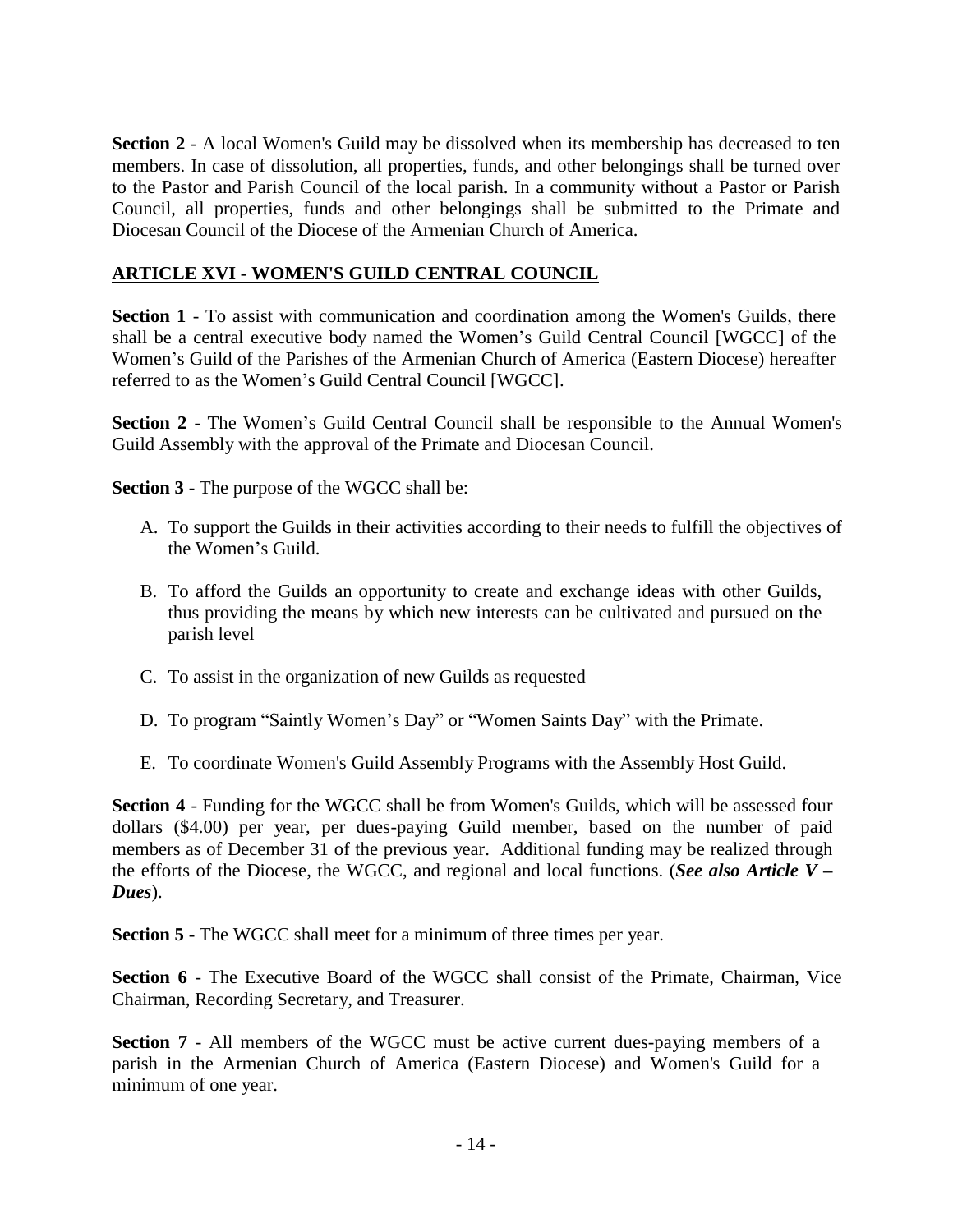**Section 8** - There shall be nine members of the Women's Guild Central Council [WGCC] with Five (5) members elected each year for a term of two years and the succeeding Four (4) members elected on the alternate year for a term of 2 years by the Annual Women's Guild Assembly. No person may serve more than three consecutive full terms.

**Section 9** - In case of vacancies in the Women's Guild Central Council [WGCC] due to resignation, death, or absence from four consecutive meetings without a compelling reason, the persons who had received the highest number of votes short of election in the last Women's Guild Assembly shall be invited to complete the unexpired term of the member she replaces, beginning with the Alternate with the highest votes short of election, and working down. The names of Alternates who succeed to the WGCC are subject to confirmation by the Primate.

**Section 10** - The officers of the WGCC and their duties shall be as follows:

# **A. President**

1. The Primate is the President of the WGCC and shall preside over WGCC meetings. If the Primate is unavailable, the Primate shall appoint a representative to preside over WGCC meetings.

# **B. Chairman**

- 1. Conduct WGCC meetings.
- 2. Ex-officio member of all sub-committees, without vote.
- 3. Report to the Primate the decisions of the meeting whenever he is unable to attend.
- 4. Co-sign all checks issued by the Treasurer.
- 5. Request and receive reports from the Women's Guild Central Council [WGCC] members and Committee Chairmen.
- 6. Appoint assistants to officers as deemed necessary by the WGCC.
- 7. Prepare Annual Report for the Women's Guild Assembly, aided by the Recording Secretary.

# **C. Vice Chairman**

- 1. Work closely with the Chairman.
- 2. Perform duties in the Chairman's absence.

# **D. Recording Secretary**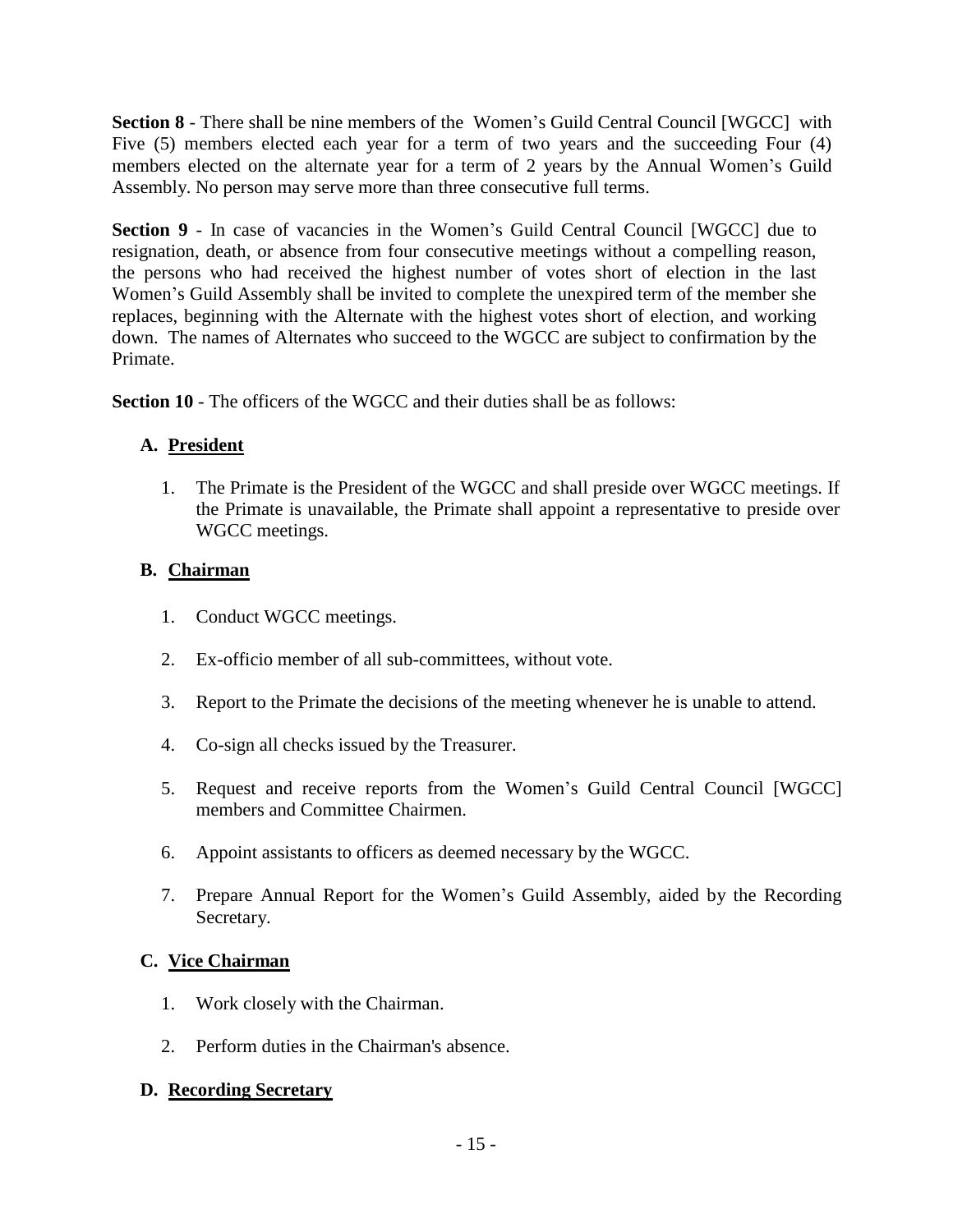- 1. Keep the minutes of WGCC meetings.
- 2. Keep the attendance records.
- 3. Work with the Chairman to prepare the Annual Report for submission to the WGCC and subsequent presentation at the Annual Women's Guild Assembly.

## **E. Treasurer**

- 1. Keep an accurate accounting of income and disbursements for the WGCC.
- 2. Make disbursements by check only, co-signed by the Chairman.
- 3. Give financial report at each meeting.
- 4. Make financial deposits under the name of the Women's Guild Central Council of the Diocese of the Armenian Church of America (Eastern).
- 5. In the event of withdrawals, all bank forms must be signed jointly with the Chairman.
- 6. Submit prior year financial records and receipts to the Women's Guild Assembly Auditing Committee on or before March  $31<sup>st</sup>$  of the current year for review and audit. *(See also Article XVII – Women's Guild Assembly – Section 6 – Duties of Auditing Committee.)*
- 7. Prepare Year End WGCC Financial Report and Proposed Budget for presentation at the Women's Guild Assembly.

# **F. Corresponding Secretary**

- 1. Conduct the correspondence of the WGCC.
- 2. Send meeting notices of the WGCC one month in advance of the meeting.
- 3. Mail materials pertaining to the Annual Women's Guild Assembly to Guild Chairmen and Delegates as follows:
	- a. Amendments and Proposals for consideration at the Assembly sixty days prior to the Assembly.
	- b. List of Candidates for Election forty-five days in advance of the Assembly.
	- c. Notice of Assembly and Agenda at least thirty days before the Assembly.
	- d. Upon approval of the Women's Guild Assembly Minutes by the Primate and Diocesan Council, mail copies to the Parish Priests, Parish Council Chairmen,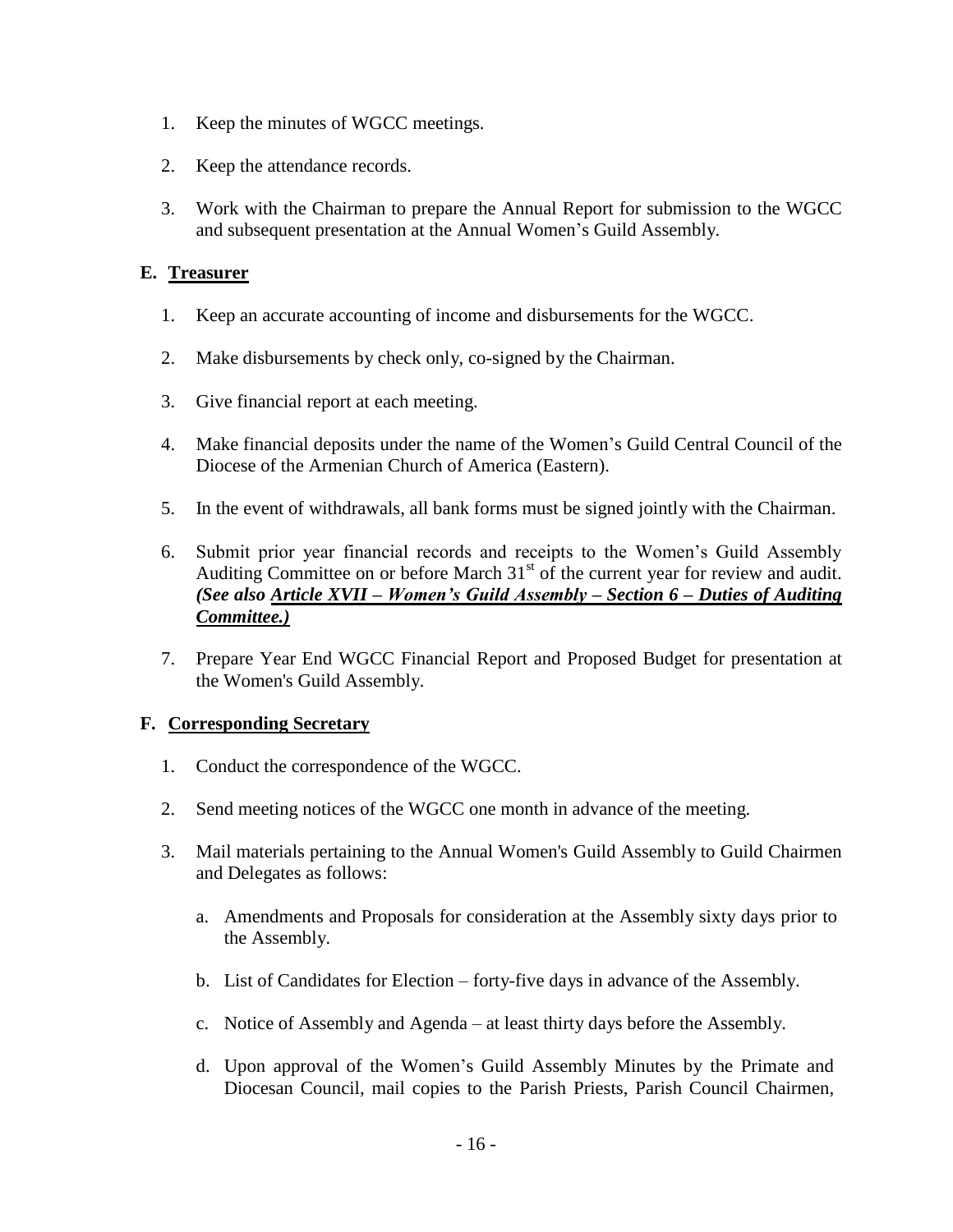Guild Chairmen and Delegates.

## **G. Assistant Treasurer**

- 1. Responsible for collecting Women's Guild assessments.
- 2. Send reminders for unpaid assessments.

# **H. Advisors**

- 1. Oversee Saintly Women's Day programming and coordination of host parishes. Coordinate the collection of 75% of the fundraising efforts of local guilds to be used for funding of WGCC sponsored Diocesan approved programs. (*See also Article III Purposes and Methods Subsection C and Article XII – Occasions to be observed*).
- 2. Act as WGCC fundraising coordinator.
- 3. Give assistance when/where necessary.

Section 11 - In case of dissolution of the WGCC, all properties, funds, and other belongings shall be turned over to the Primate and Diocesan Council.

# **ARTICLE XVII - WOMEN'S GUILD ASSEMBLY**

**Section 1** - The Women's Guild Assembly shall be convened annually on a designated date and place and may be convened on a date and place other than the Diocesan Assembly.

**Section 2** - The Assembly shall elect its Officers composed of Chairman, Vice Chairman, and Secretary. Parliamentarian(s) will be appointed by the Assembly Chairman. This body shall hold office until the next Annual Women's Guild Assembly.

**Section 3** - The Assembly shall elect the following **Standing Committees**:

- A. Nominating Committee of five persons.
- B. Proposals Committee of three persons.
- C. Auditing Committee of three persons.

## **Section 4 -** The duties of the **Nominating Committee** shall be**:**

A. To prepare lists of candidates*,* **no less than fifty percent (50%) greater than the number of vacancies**, who are members of the local Guild for at least one year and are dues-paying members of the local parish, for the Women's Guild Central Council (WGCC), Nominating, Proposals and Auditing Committees for the Annual Women's Guild Assembly. Auditing Committee nominees shall be provided by the Women's Guild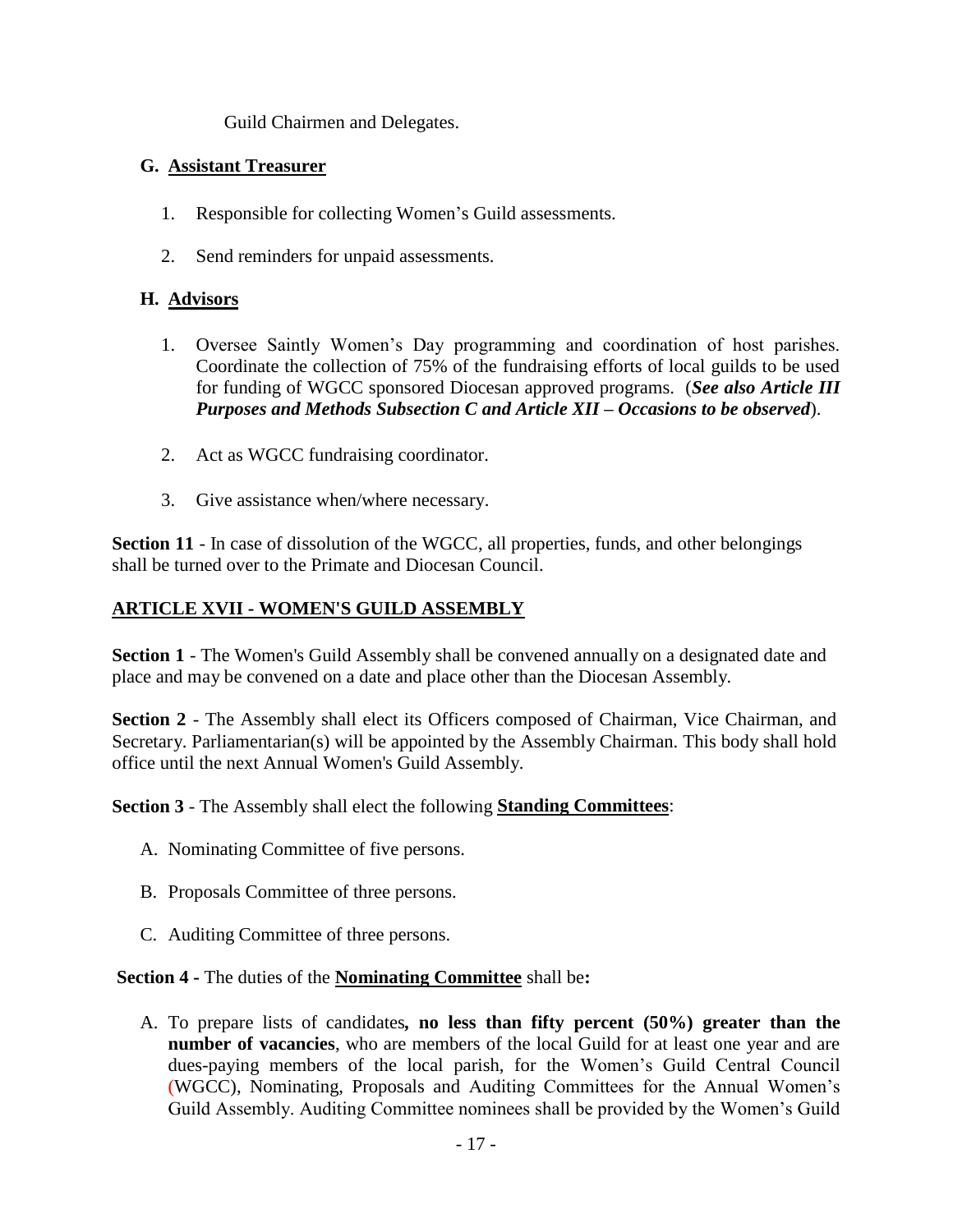of the host chapter of the following year's Annual Diocesan Assembly**.** (*See also Article XVII – Women's Guild Assembly – Section 3 Subsection C*).

- B. To secure the consent of the nominees before presenting their names for election.
- C. To present to the WGCC a copy of the slate of nominees in time to be mailed to each delegate forty-five days in advance of the Women's Guild Assembly *(See also Article XVI Women's Guild Central Council – Subsection F – Corresponding Secretary*).
- D. Additional nominations may be made from the floor.
- E. The Nominating Committee shall serve as teller at the elections, excluding those who are candidates for office. The Assembly Chairman shall appoint replacements if needed. All ties will result in a second tie-breaking closed vote only for the candidates receiving the same number of votes.

**Section 5** - The duties of the **Proposals Committee** shall be:

- A. To receive and consider all Proposals and Amendments which are received three months prior to the Women's Guild Assembly.
- B. To decide by a majority vote to recommend, not recommend, or to offer no recommendation on the proposals which it transmits to the floor of the Assembly for consideration. It is the duty of the Committee to present all properly submitted proposals. It shall be the duty of the Committee to monitor the vote of the Assembly for each submission, record the vote thereon, and deliver same to the Secretary of the Assembly.

**Section 6 -** The duties of the **Auditing Committee** shall be**:** 

- A. To examine the financial accounts of the Women's Guild Central Council (WGCC) and Children of Armenia Sponsorship Program (CASP) annually. Reports and corresponding records should be submitted to the Auditing Committee on or before March  $31<sup>st</sup>$  of the current year*. (See also Article XVI – Women's Guild Central Council – Section E - Treasurer - Subsection 6)*
- B. To communicate with the respective Treasurers of WGCC and CASP prior to the Annual Women's Guild Assembly to address questions or provide clarification of information as necessary.
- C. To submit a written report of its findings and recommendations to the Annual Women's Guild Assembly.

**Section 7** - The Assembly Chairman may appoint such other Committees as deemed necessary for the Assembly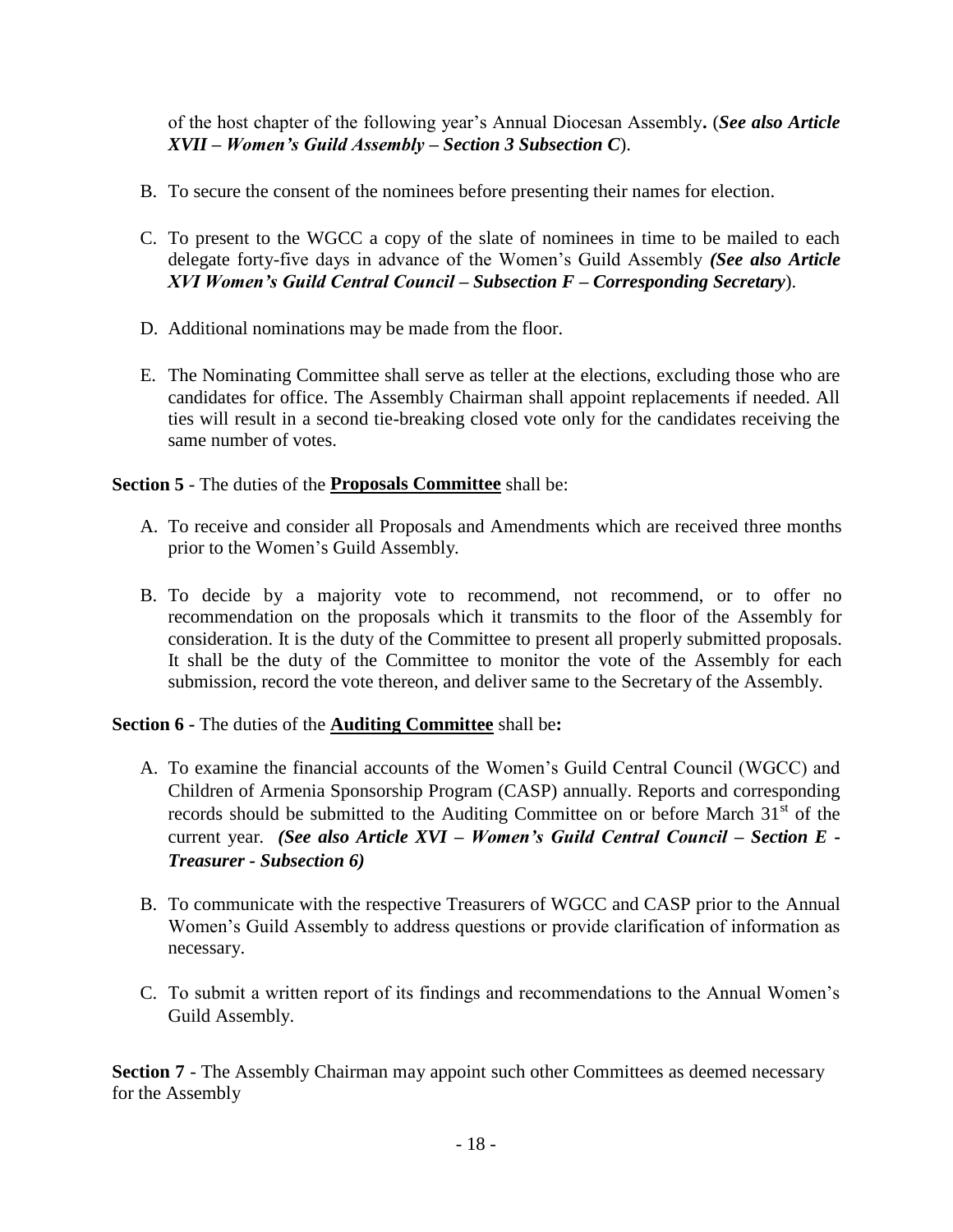**Section 8** - Provisions pertaining to Delegates are as follows:

- A. Any dues-paying Women's Guild member in good standing for one year who is also a dues-paying member of the parish is eligible to be a candidate for Delegate to the Women's Guild Assembly.
- B. The Guild Chairman shall be a Delegate to the Women's Guild Assembly with the same privileges and rights as elected Delegates.
- C. Each Guild shall be represented by at least two elected Delegates and one Chairman or Vice Chairman.
- D. Guilds having more than one hundred dues-paying members shall be entitled to elect one additional Delegate.
- E. Each Delegate shall be entitled to one vote. The vote is not transferable and must be cast in person.
- F. Delegates may serve for two consecutive terms, two years per term. After an interim of one year, a person may become eligible again as a Delegate.
- G. Central council members who are not elected Delegates have the right to speak at the Annual Assemblies, without the need to request permission from the Chair.
- H. Delegates should defer to the local chapters regarding the expenses of assembly registration, travel and lodging for attending the Annual Women's Guild Assembly (*See Article VII, Section 8).*

**Section 9** - All Proposals and Amendments to be presented at the Annual Women's Guild Assembly shall be sent directly to the Chairman of the Proposals Committee for review and consideration three months prior to the date of the Annual Women's Guild Assembly and in preparation for distribution to the Women's Guilds Delegates sixty days prior to the date of the Annual Women's Guild Assembly. (*See also Article XVI – Women's Guild Central Council Section 10 F and Article XVII – Women's Guild Assembly Section 5*).

**Section 10** - The Annual Women's Guild Assembly may amend these Bylaws by majority vote of the Delegates, provided that the copy of the items to be amended is mailed to the Guild Chairmen and Delegates sixty days prior to the Assembly, and then read and voted on at the Annual Women's Guild Assembly.

# **ARTICLE XVIII – EXEMPTIONS**

A Guild may request exemption from specific Articles and/or Sections of the Bylaws by submitting a request to the WGCC for consideration, providing a majority of its members has approved it at a duly-called meeting, and the exemption has subsequently been approved by the